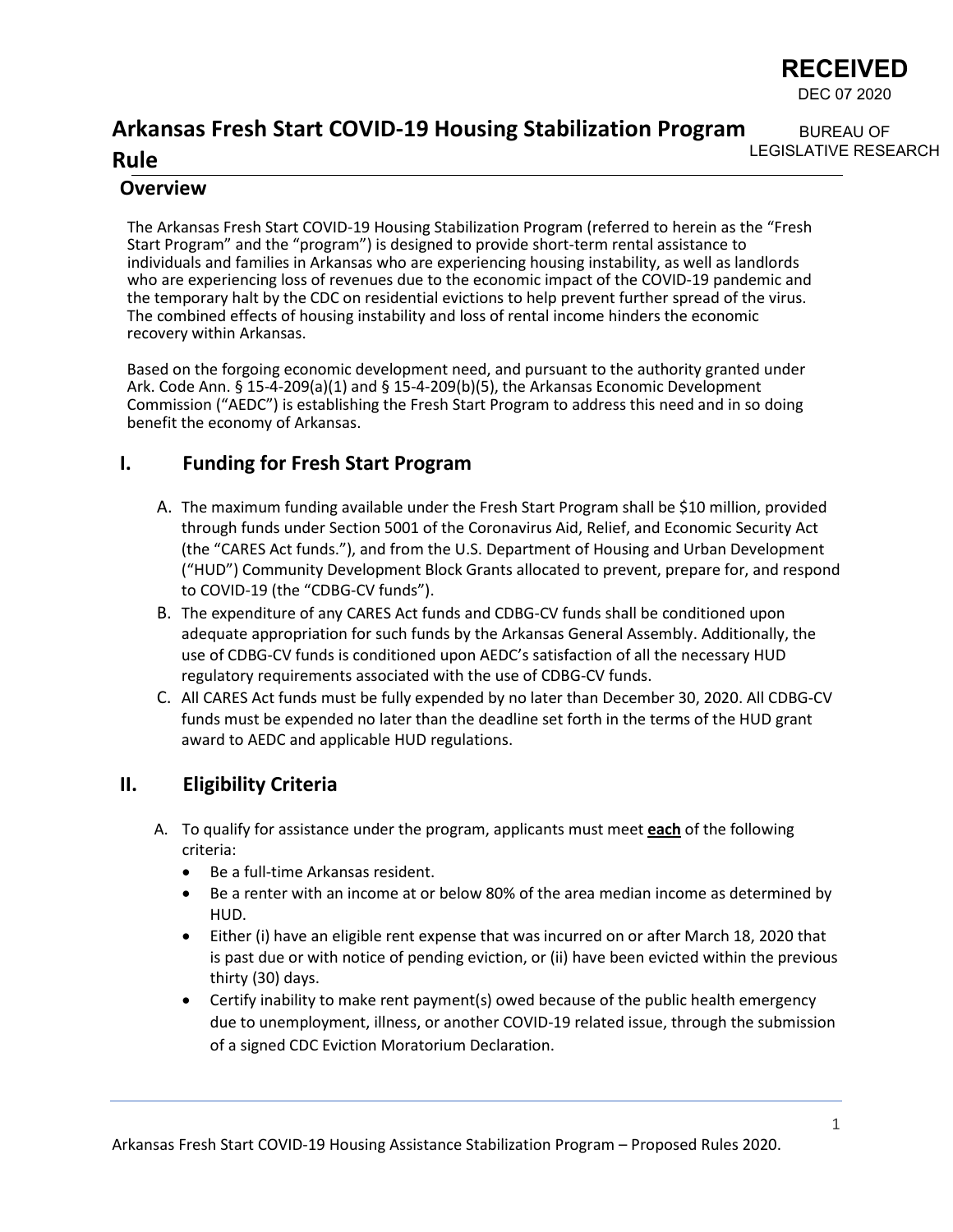- B. Applicants for assistance under the program must provide the following documentation to demonstrate eligibility:
	- Proof of identification of the applicant;
	- Verification of applicant's rent arrearage (past due rent notice/or eviction notice);
	- Lease or rental agreement;
	- Proof of gross income from the month prior to application (self-declaration accepted, when applicable);
	- Basic demographic information for all household members (name, relationship to applicant, DOB, race/ethnicity, employment status, disability status, and education level);
	- Signed CDC Eviction Moratorium Declaration;
	- Declaration from landlord in accordance with Section III(c); in the event a landlord will not provide the declaration, the applicant's benefits under the program will be limited as set forth in Section III(D) and Section III(E) below;
	- Such other documentation as AEDC may reasonably require evidencing the applicant's eligibility for benefits under the program.

### **III. Program Benefits**

- A. Eligible applicants may receive benefits of up to 2.5 months of rent. The amount of monthly rent assistance shall not exceed the fair market rental value ("FMRV") as determined by HUD for the dwelling occupied by the applicant.
- B. Benefits may only be paid directly to the landlord of the dwelling occupied by the applicant.
- C. As a requirement of receiving benefits under the program, the Landlord must sign an agreement, the form of which shall be approved by AEDC, in which the landlord agrees to (i) follow the requirements of the CDC eviction moratorium, (ii) waive all outstanding late fees, and (iii) not raise the applicant's rent during the moratorium. Nothing in these rules shall be construed so as to obligate a landlord to abrogate any provision of a lease agreement with a tenant.
- D. Except as provided in Section III(E), in the event (i) applicant's rent arrearage exceeds the program limit of 2.5 months of rent and the applicant is unable to satisfy the deficiency through other financial resources, or (ii) the landlord refuses to sign the agreement specified in Section III(C), the applicant will be ineligible for benefits under the program.
- E. If any applicant (including an applicant described in Section III(D)) receives notice of eviction and the applicant is ineligible for emergency housing assistance from other state and federal programs such as Emergency Solutions Grants, benefits under the program will be limited to (i) providing an amount (not to exceed one month's FMRV rent) necessary for a security deposit at a new dwelling, and (ii) 1.5 months of FMRV rent for the new dwelling. The benefits under this Section III(E) will be in lieu of any benefits under Section III(A)**.** These applicants will be required to (a) have been evicted within the previous 30 days, (b) be currently homeless, and, (c) have furnished proof that the pandemic has impacted household health and/or financial stability, through the submission of a signed CDC Eviction Moratorium Declaration.
- F. Benefits under the program shall be strictly limited to rental charges for the dwelling and shall not include separate ancillary charges for property amenities unrelated to rent.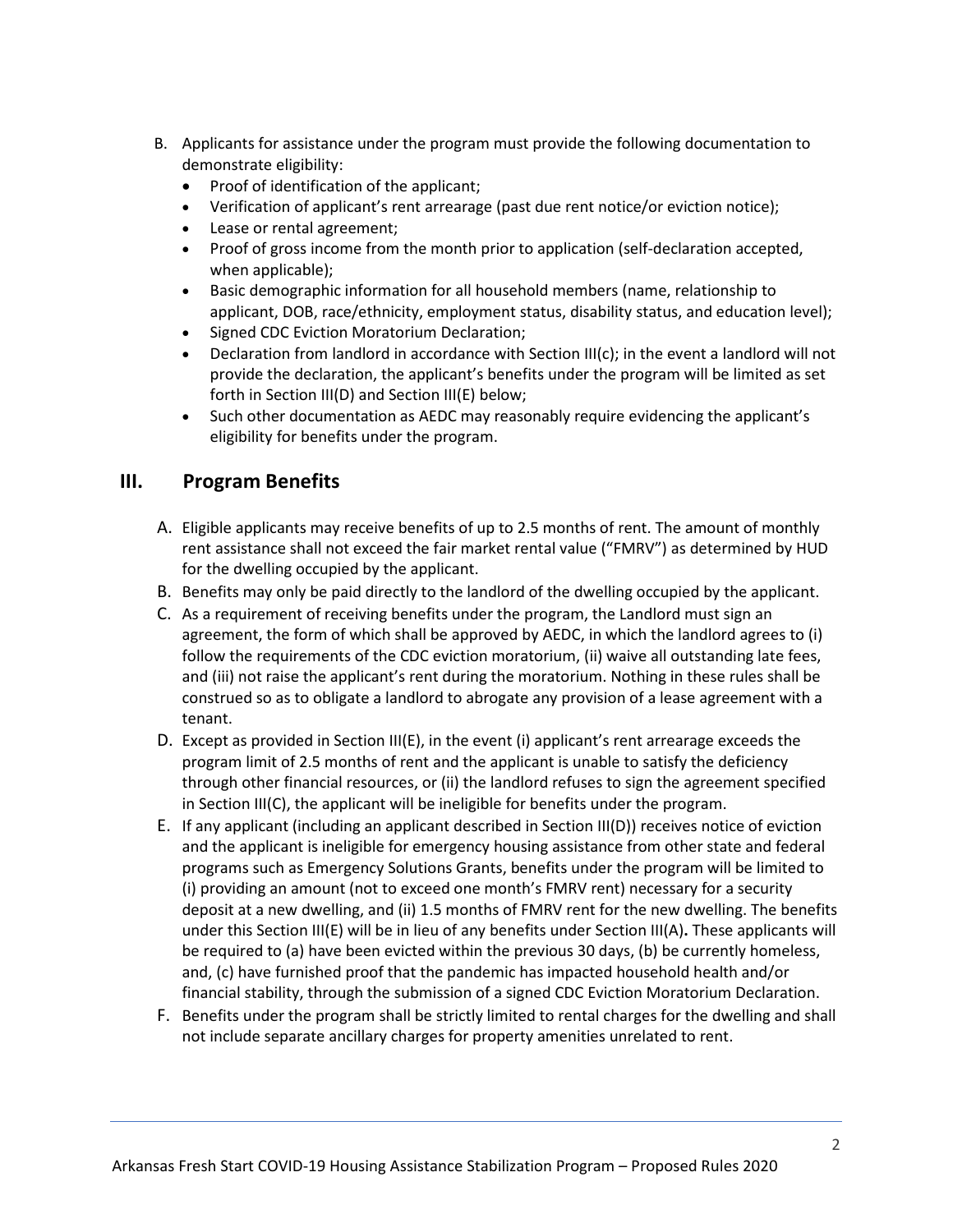# **IV. Responsibilities of AEDC**

AEDC shall have full authority to administer the program consistent with these rules and applicable state and federal law and to make determinations concerning program eligibility and benefits. AEDC may enter into grant agreements with third party non-profit organizations to receive and process applications, make determinations as to program eligibility and benefits, and to make disbursements of benefits under the program.

# **V. Responsibilities of Arkansas Community Action Agencies Association**

- A. The Arkansas Community Action Agencies Association (the "ACAAA") shall serve as the overall project manager of the Fresh Start Program. The duties of ACAAA shall include:
	- Providing technical and logistical support to the CAA's (as defined in Section VI(A)), including providing software necessary to receive program applications via the internet;
	- Developing forms for the use by all CAA's in administering the program;
	- Promoting the Fresh Start Program throughout the state;
	- Monitoring the performance of the CAA's with respect to the program;
	- Preparing such reports as AEDC may require concerning the program, including aggregate information concerning the applicants and program expenditures; and
	- Such other duties as AEDC and ACAAA may determine as set forth in a grant agreement between AEDC and ACAAA.
- B. Up to 5% of the CARES Act funds and CDBG-CV funds shall be awarded to ACAAA for its program management responsibilities.

## **VI. Responsibilities of Community Action Agencies**

- A. Benefits under the Fresh Start Program shall be administered through the Community Action Agencies (each a "CAA") listed on Exhibit A.
- B. Duties to be performed by each CAA include:
	- Meeting with program applicants to answer questions and assist with the application process;
	- Receive phone calls from the community during regular business hours to provide basic information about the program;
	- Promote the program within their respective communities, including to city and county governments, realtor's associations, chambers of commerce, local churches, etc.
	- Process applications for benefits and make determinations as to the amount of benefits to be provided under the program;
	- Development and implement appropriate screening measures to detect and mitigate fraudulent applications;
	- Make disbursements of approved program benefits to eligible landlords;
	- Such other duties as may be mutually agreed to in the grant agreements between the CAA, AEDC, and ACAAA.
- C. The percentage of program funds to be awarded to each CAA is set forth on Exhibit A. Each CAA shall fully expend its CARES Act funds prior to expending any CDBG-CV funds. Any CARES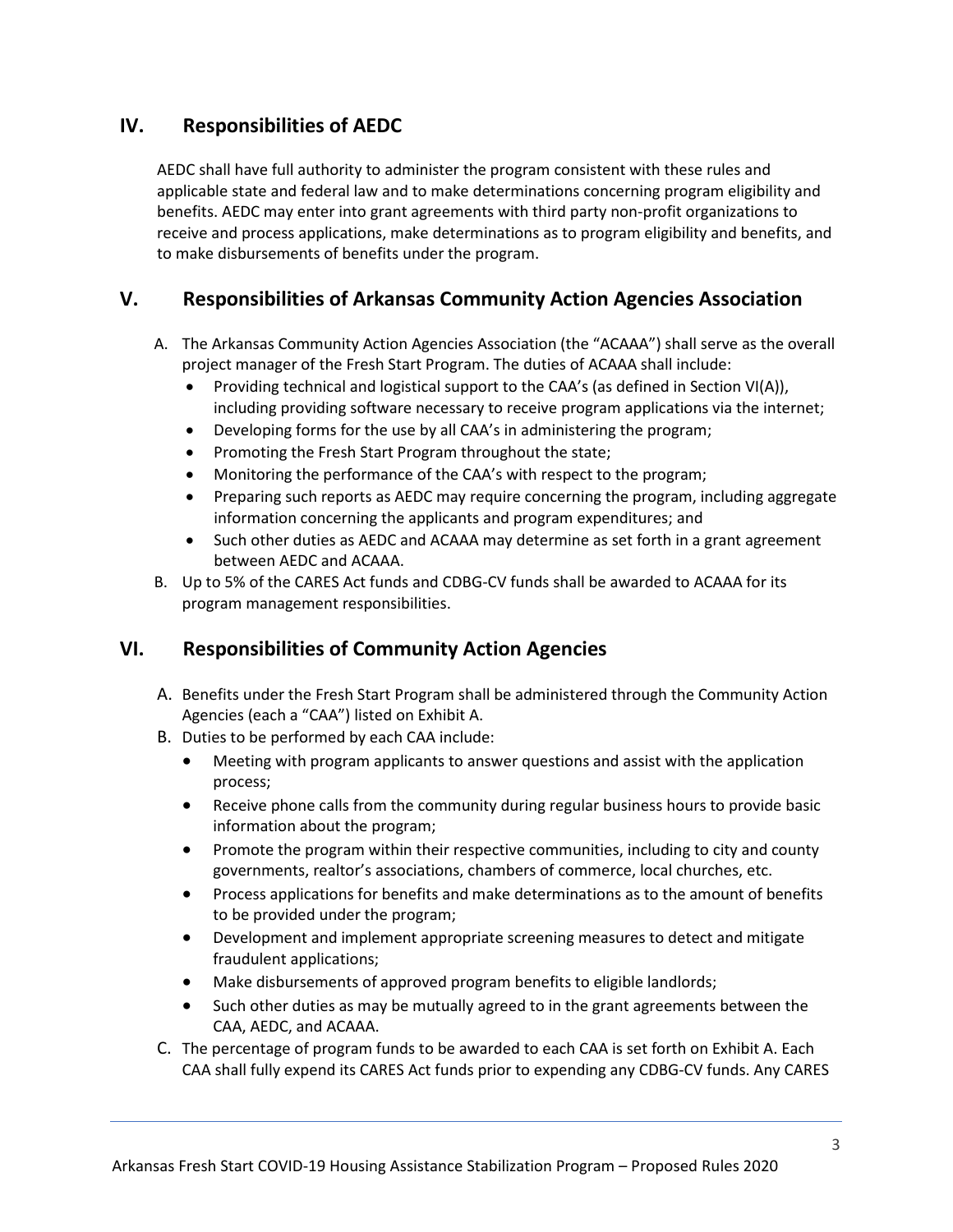Act funds unexpended as of December 30, 2020 must be returned to AEDC no later than January 8, 2021.

- D. Each CAA may utilize up to 10% of its awarded CARES Act funds and CDBG-CV funds for administrative purposes necessary to support the program. Program funds may not be used to:
	- Duplicate or supplant funding from any other federal or state program.
	- Provide "retention" or retainer payments to staff
	- Pay bonuses to staff; or
	- Pay any increase in management fees to administrative personnel.
- E. CARES Act and CDBG-CV funds shall be advanced to each CAA as needed so that sufficient funds are in hand to promptly pay program benefits. Each CAA shall submit a draw request, on a form approved by AEDC for that purpose, setting forth the CAA's funding request. The amount of funds advanced to each CAA shall not exceed the amount of the grant awarded to the CAA.
- F. Each CAA shall prepare such periodic reports as AEDC may require setting forth its expenditures under the program. CAA shall also make its records available to AEDC, the Office of Inspector General, Bureau of Legislative Audit of the Arkansas General Assembly, and to HUD to audit the CAA's performance under the program and to ensure that program funds have been spent only for their intended purposes.
- G. If an audit determines that program funds have been spent for an ineligible purpose, the CAA shall render all assistance that AEDC may require in order to recover the funds.